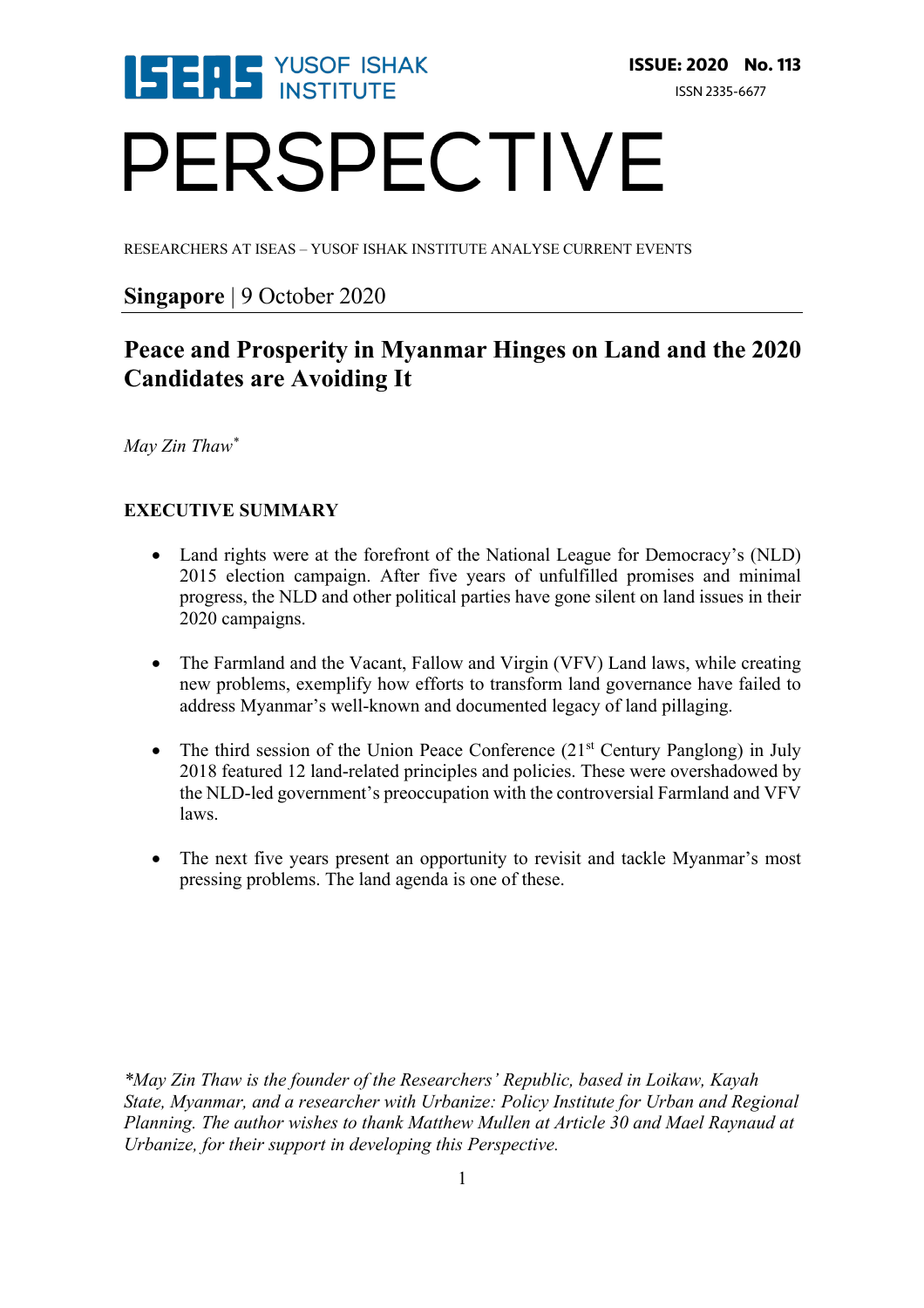

## **INTRODUCTION**

The NLD's 2015 Election Manifesto promised that: a) farmers would have the right to own and transfer land in accordance with the law; b) farmers whose land was illegally grabbed would get it back and/or receive compensation and restitution; c) farmers would be able to defend against illegal land confiscation practices, and; d) unjust laws would be amended.<sup>1</sup> This was an agenda that people could quickly rally around. Yet, the NLD government has made little progress on any of these measures. It was not alone in making lofty land-related promises; other political parties such as the National Unity Party (NUP), the Myanmar Farmers Development Party (MFDP) also made such commitments.<sup>2</sup> The result has been a deterioration of hope within and around major political parties about their promises.

Land rights remain a preeminent concern for every farmer or smallholder from the plains to the hills region today. There was much interest over how much emphasis the NLD and other parties would put on land matters in the 2020 Election Manifestos. On 1 September 2020, when the NLD Manifesto was published, the issue of land was not on the main agenda, and appears only under sub-section (5) agriculture and (12) farmers affairs, where it is stated that where there are insufficient pledges to provide land to those [farmers] who have no access to land, to investigate and prevent unlawful land confiscations, and to provide land restitution and compensation in accordance with the law.3 Dr. Zaw Myint Maung (Vice Chairman of the NLD) told the Myanmar Times that the NLD's 2020 manifesto would include several 2015 manifesto policies but would focus more on health and education.4 Later, ethnic political parties such as Arakan National Party (ANP), *Tai-Leng Nationalities Development Party also known as the Shan-ni Nationalities Development Party (TNDP)*, and Karen National Party (KNP) also released their 2020 Election Manifesto. These focus on genuine federal union, flourishing democracy, equal rights, and achieving perpetual peace and stop civil wars. Majority Burmese political parties such as the People's Pioneer Party (PPP) highlight federal union, democracy and social security.<sup>5</sup> Land issues are being ignored in the 2020 election.

#### **UNFULFILLED PROMISES**

Candidates and parties brought much focus and attention to land rights issues on the campaign trail in 2015. In contrast, land is an elusive or absent topic in 2020. The NLD and other major political parties have chosen to back away from the one topic that unequivocally matters most to farmers and communities throughout Myanmar.

Reports such as *Myanmar Political Parties at a Time of Transition*, published in April 2015, present some insights into how and why political parties focused on specific issues such as land confiscation during their election campaigns at the local level. The report posits that candidates and parties focus on land to win votes, but not necessarily to deliver real change and policies on the issue.<sup>6</sup>

A Yangon-based non-governmental organization, Enlightened Myanmar Research Foundation (EMReF) also analyzed various party manifestos before the 2015 Election. The analysis showed that almost all of the manifestos focused on agriculture-related land issues, land confiscation, and compensation and loans for the benefits of farmers. Parties such as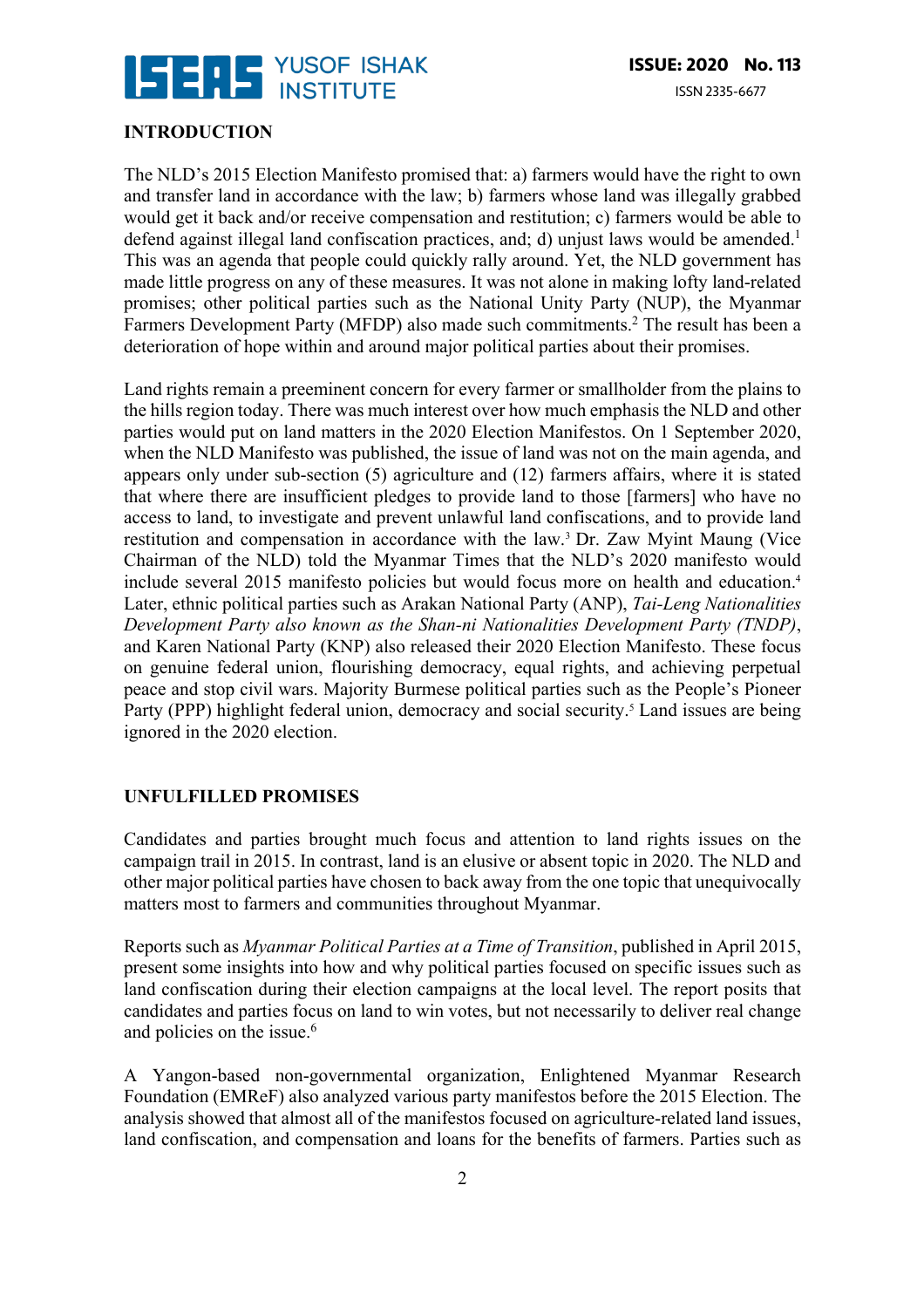

the NLD stated that there should be an allocation of Vacant, Fallow and Virgin land to the smallest smallholders with formal ownership, technical irrigation system support and flood prevention measures. The National Unity Party (NUP) proposed the formation of a farmers' association, and emphasized the union's duty to promote the agriculture sector. The Myanmar Farmers Development Party (MFDP) emphasized implementing the 2012 Farmland law for both plain and hilly regions as a whole.<sup>7</sup> These promises or goals are absent in the 2020 manifestos.

The same trend holds true for the manifestos of the 2017 by-elections. Eleven out of 24 political parties commonly highlighted three key messages with regard to land: ensuring land ownership for farmers, addressing the land confiscations, and providing loans and technical assistance to farmers, and promised under the agriculture and land sub-sections in their manifestos. The National Unity Party, Democratic Party (Myanmar), the People Democracy Party, and the New Society Party made promises on farmland ownership. Of those four, the NUP emphasized amendments of land-related laws.<sup>8</sup> The 2017 by-election mirrored 2015 in that land rights featured both in the manifestos and in public campaigns. Clearly, therefore, 2020 campaigns are a clear departure from the slogans and speeches of 2015 and 2017. All of this raises the question whether political parties have simply given up on land rights, an issue that is paramount to the lives and livelihoods of many in the country.

# **THE 2012 FARMLAND AND THE VACANT, FALLOW AND VIRGIN LAND LAWS (VFV): A REALITY CHECK**

The Union Solidarity and Development Party (USDP) government amended several landrelated laws for the purpose of economic development. Those amendments favored and incentivized investment opportunities. The rhetoric supporting the amendments stated that they were for the purpose of promoting private domestic and foreign investment to reduce poverty. Myanmar's abundance of land resource is indeed attractive to land-based investments. Yet all stakeholders involved in land matters (USDP government, political parties, investors and companies) have been struggling to understand land issues and their complex entirety. The lack of public consultation in drafting and approving new laws or making amendments added to the problem. Chronic land confiscation continued unequal and unjust formalization of land ownership and caused many land disputes at the local level.

Notably, the 2012 Farmland Law and the VFV (Vacant, Fallow, Virgin) Land Law immediately undermine the rights of smallholder farmers to own and cultivate their lands in mountainous and lowland areas. The VFV enables many large-scale land-based investments, such as the Letpadaung Copper mining projects in Sagaing region, the Tigyit coalmine in southern Shan state, the Dawei Special Economic Zone in Tanintharyi region. Those projects have resulted not only in the loss of land but also livelihoods, displaced many communities, and deepened mistrust at the community level.

In an attempt to address some of these trust issues, the USDP government established a parliamentary commission for the *Prevention of Public Disenfranchisements Connected to the Confiscation of Farmland and Other Lands,* otherwise known as the Parliamentary Land Investigation Commission or PLIC in August 2012 to investigate land grabbing issues and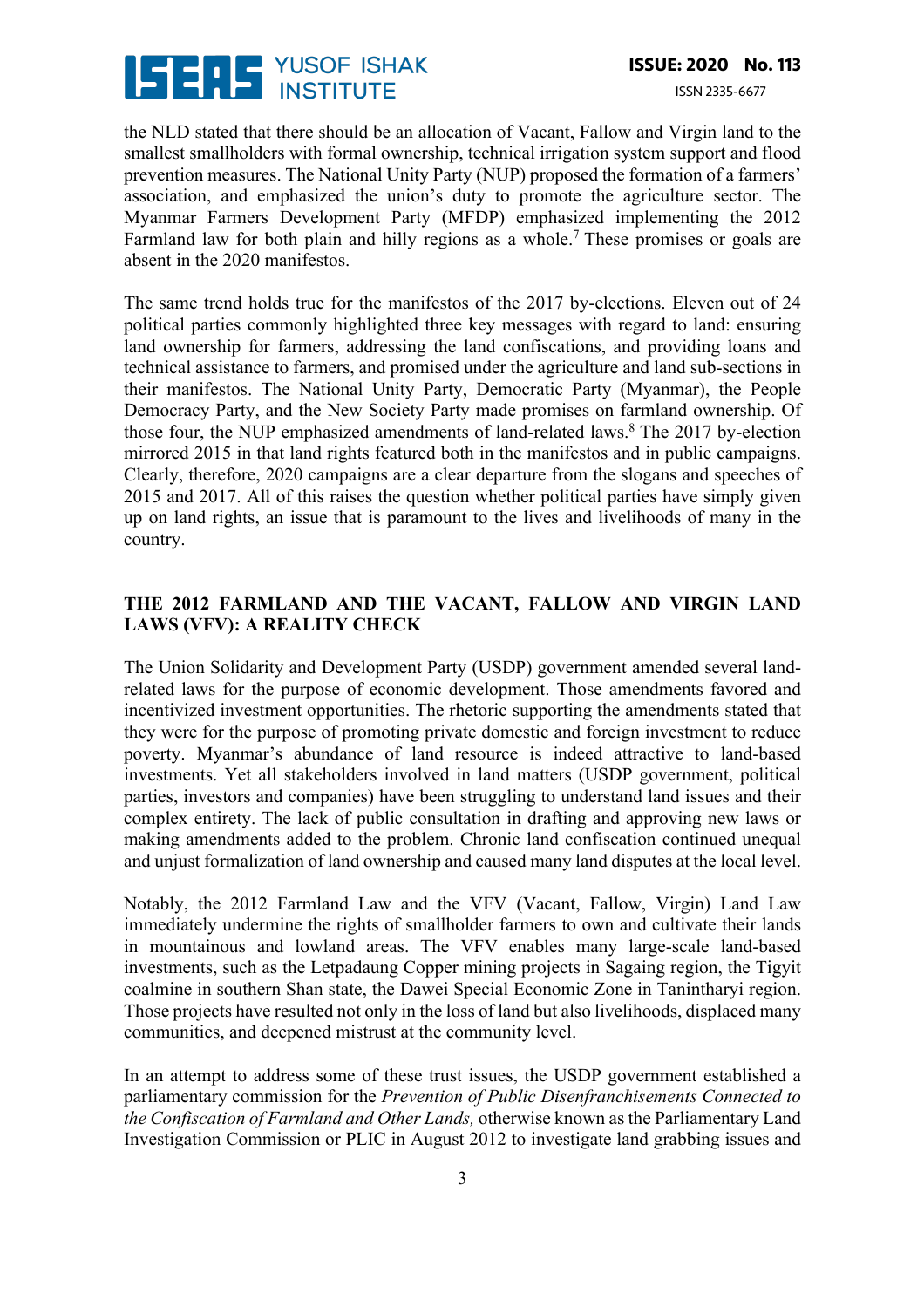

to propose solutions for smallholders. $9$  The PLIC received about 6,000 complaint letters from 14 states and divisions related to Myanmar Military or *Tatmadaw* seizure of land issues. By November 2015, the PLIC had received almost  $17,000$  complaints.<sup>10</sup> Of these, over 565 specifically mentioned *Tatmadaw* land grabs. The PLIC report estimates that 250,000 acres (almost 100,000 hectares) had been seized from farmers in ethnic and central regions, especially in the Ayeyarwaddy delta.<sup>11</sup>

The PLIC's effectiveness was hampered by its unclear mandate, the complexity of landrelated laws and regulations, and the lack of commitment from local authorities to address land disputes resolutions. The PLIC was dissolved in 2016 under the NLD-led government, which replaced it with the *Central Reinvestigation Committee for Confiscated Farmlands and Others Lands*. <sup>12</sup> This new committee was the NLD's attempt at rectifying Myanmar's land rights woes at the union, state and regional level. The committee's objectives were to address the land confiscation and dispossession in land-related issues since 1988 and engage with different levels of administration in the state and region, district, township and village level, non-governmental representatives and civil society organizations.

The new committee received 7,119 complaint letters in addition to the 5,000 unresolved cases that it inherited from its predecessor, the PLIC.13 These cases were not categorized by parties or by nature of land dispute. Civil society criticized the committee for not being inclusive, for being too inactive and centralized and for having no systematic data capture of confiscated and of returned lands with overlapping cases. The lack of communication and information-sharing with the public, especially with farmers, regarding the status of claims and (dispute) solutions, added to public distrust.14

On 11 September 2018, the NLD government took another angle by amending the 2012 VFV Land Law. The amendments were to be implemented by March 2019, These were however criticized by concerned members of the public and civil society groups for creating new risks around land classification, thus causing further land insecurity for farmers.15 The amendments required existing users of customary land that fell under the VFV label to apply for a 30-year land use permit. If they failed to do so within a six-month period, they would be charged with trespassing. The specifications for land-use permit applications ranged from 300 acres to 3,000 acres for large-scale agricultural business purposes, and 50 acres for small-scale holders.<sup>16</sup> These VFV labeling requirements affected existing land-users who had traditional or customary use of land in the ethnic and rural areas, whether upland or lowland. This encompassed some ten million people.<sup>17</sup>

The Farmland Law and VFV Law and their amendments do not recognize customary farming practices such as shifting cultivation and lack of legal protection. Additionally, there is a lack of certified documented records and no definition of customary practices in the varying contexts of state and regions in Myanmar.<sup>18</sup> As a result, customary tenants have been habitually jailed for plowing crops on disputed land under these laws.

The Farmland and VFV laws exemplify how efforts to transform land governance have backfired and instead created new problems and failed to address Myanmar's well-known and documented legacy of land pillaging. For decades, the *Tatmadaw* had seized lands from civilians to use for security or military trainings and military-owned business purposes. These have taken the form of ventures such as Shrimp farms and rubber plantations in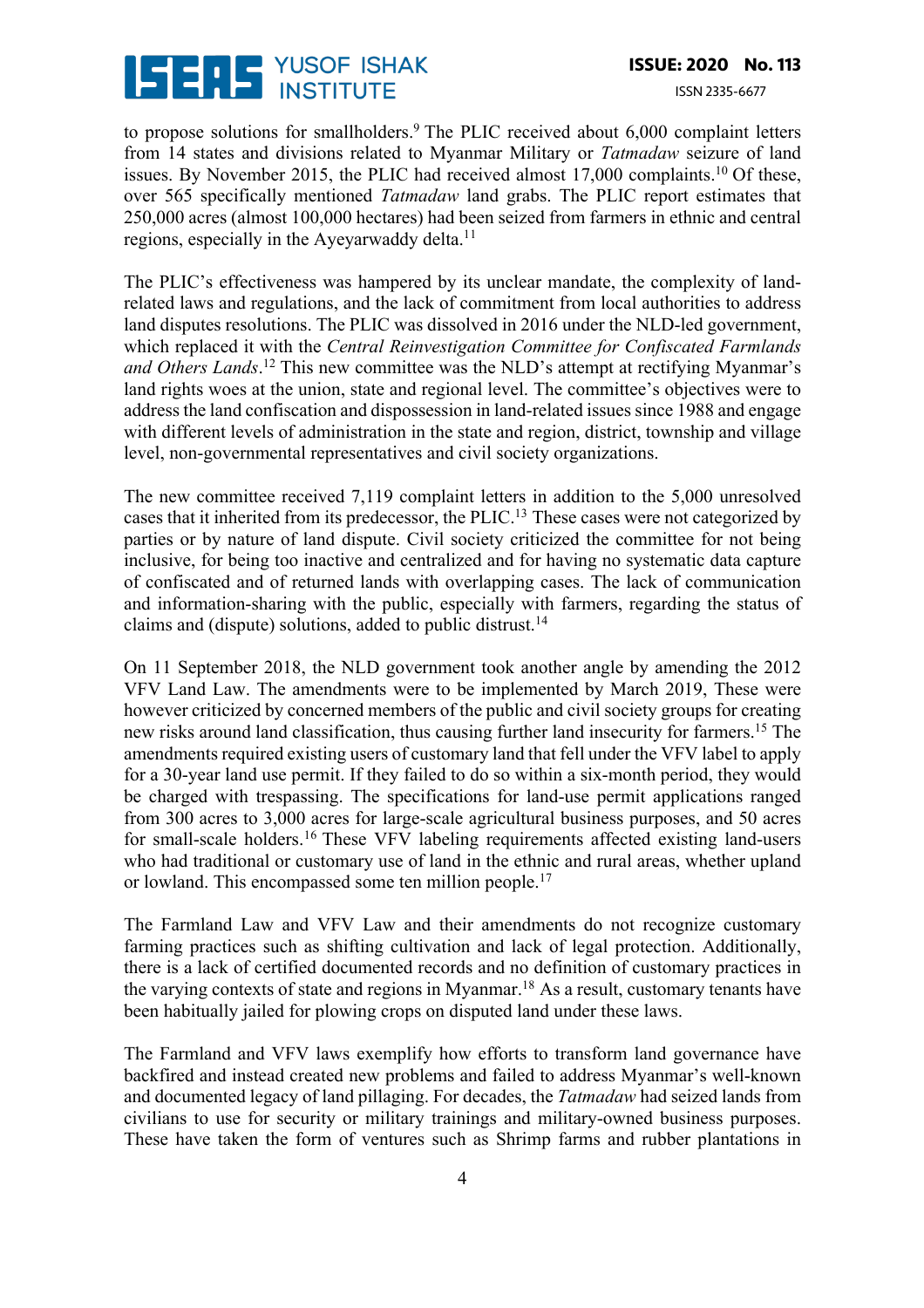

Rakhine and Shan States.<sup>19</sup> In 2018, there were protests in northern Shan State over the decision that 160 acres of land belonging to 46 farmers from Kaykham village in Lashio Township seized by the *Tatmadaw* would not be returned nor would there be any compensation. Additionally, the *Tatmadaw* returned only 1,921 acres of over 3,835 acres of land from Ann Township in Rakhine State that it had confiscated over the decades.<sup>20</sup>

#### **WHO GRABBED THE LAND?**

There have also been recent Pa-O farmer protests in Hsihseng (southern Shan State and Pa-O self-administrative zone) over *Tatmadaw*'s land confiscation. Confiscations date back to 1996 when the *Tatmadaw* seized more than 1900 acres of land from five villages in Hsihseng township. Locals were not informed, much less compensated. When farmers tried to continue using their land, *Tatmadaw* prosecuted 70 farmers. <sup>21</sup> This is not new to Myanmar. Through massive land concession and land-acquisition schemes, the *Tatmadaw* has developed some sophistication in grabbing land. Those same schemes continue today.

Beyond the *Tatmadaw*, military-linked businesses and companies have also been involved in land confiscation. The Yuzana, Htoo and Zay Kabar conglomerates have a welldocumented history of such practices since 1986. The military-backed USDP government thus inherited the myriad disputes with the local farmers and protests over land seizures dating back decades. In the Mandalay region, about 80 acres of land in Kyaukse Township were leased to the USDP to generate agribusinesses.<sup>22</sup> Along with USDP, government departments such as General Administration Department and the Livestock Breeding and Veterinary Department were also involved in land confiscation. These two departments confiscated over 220 acres of land in Mandalay region, according to a Myanmar Now report.23

Securing land rights in Myanmar is a convoluted and incomplete process. This may reflect the reality that land governance in Myanmar has been deliberately complexified and mired in a history of pillage that continues today. While it is understandable that candidates and parties may want to avoid or minimize a topic that seems practically insurmountable, the intensifying frustrations and hostilities around land rights make it imperative for more attention to be paid to the problem.

## **LAND GOVERNANCE AS PIVOTAL FOR PEACE AND PROSPERITY**

The third session of the Union Peace Conference in July 2018 featured 12 land-related principles. These called for land rights, ownership, management and preventative/protection protocols, not only in ethnic nationalities' areas but everywhere in Myanmar as well. Unfortunately, the NLD-led government's preoccupation with the controversial Farmland Law and VFV Law led to a neglect of the land governance promises made under the Peace process.

On 21 August 2020, after three days of negotiations, the fourth Union Peace Conference resulted in the Union Accord (Part III), but without any discussions related to land issues.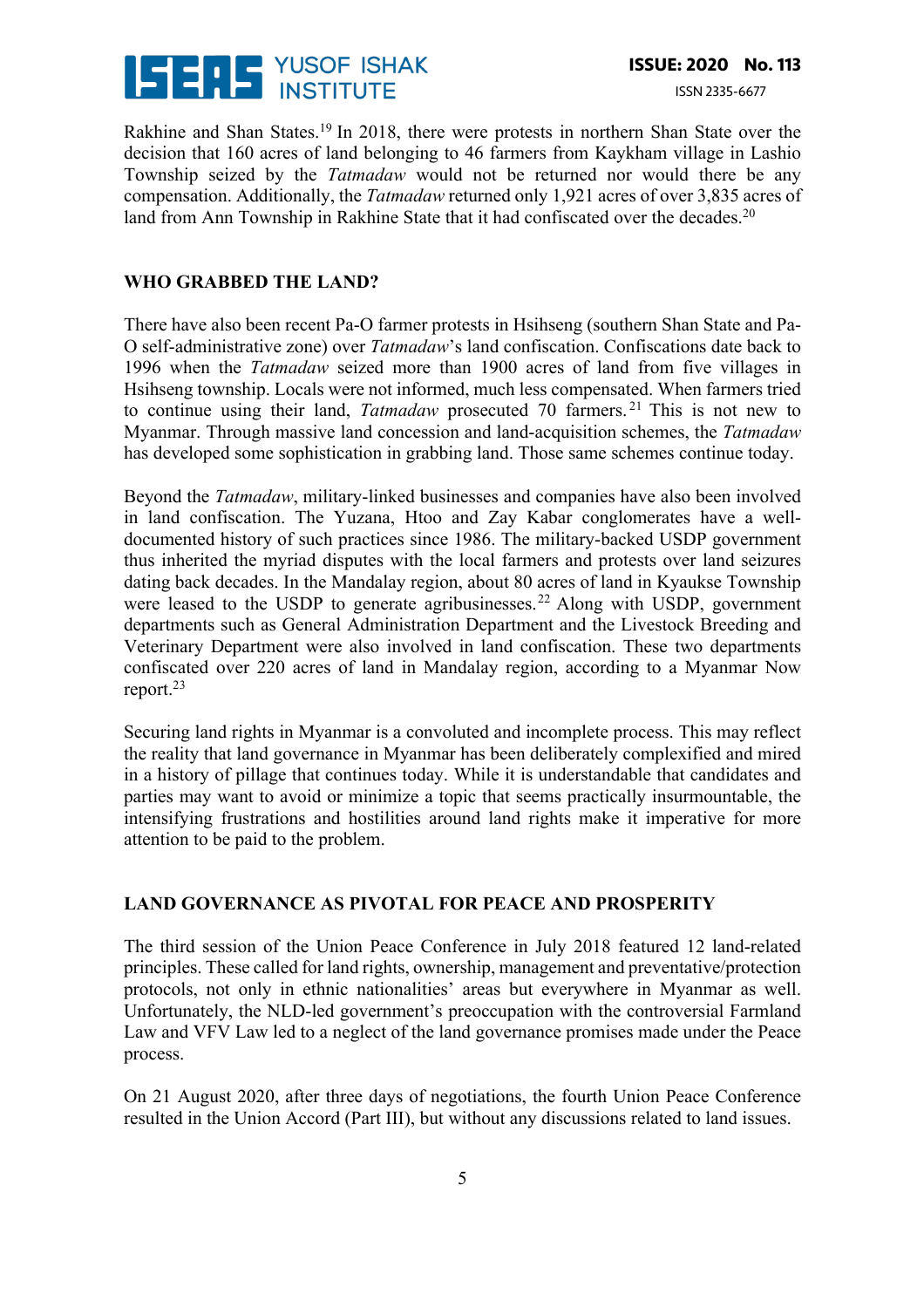

Land governance is pivotal to the peace process in Myanmar, however.<sup>24</sup> While the NLD government lags on its commitments, the ethnic armed groups that are signatories to the Nationwide Ceasefire Agreement (NCA), such as the Karen National Union, have decided to unilaterally develop their own land policies.<sup>25</sup> Such moves by the NCA signatories present an opportunity for the government to embrace ethnic land policies and implement the Union Accord agreements related to land.

However, the NLD government has to first take these commitments seriously. Resolving land governance issues in the context of peace and reconciliation present a transitional justice and peace-building dimension that is important for accomplishing peace in Myanmar. This may appear to be an uncontroversial stance. However, the *Tatmadaw,* the NLD government and other political parties seem to be underestimating the critical relevance of land rights to peace in the country.

## **CONCLUSION**

Land rights continue to be foremost on the minds of Myanmar's farmers – be he Bamar or of an ethnic nationality. Getting land governance right is pivotal to both peace and development. Yet, a collective sense of desperation around land rights is growing stronger.

Persistent barriers around land-related legal frameworks add to people's frustrations, and widespread land-grabbing by the *Tatmadaw* and unscrupulous investors continue. No matter the complexities, a first step towards resolving these injustices lies in firmly establishing ownership and authority. Land disputes are both a human rights issue and a peace issue, and need a champion in the halls of power to emphasize this interconnectedness.

The lack of emphasis on land-related commitments in the various Election Manifestos and the Union Accords may create the impression that dealing with land rights issues in Myanmar is a "mission impossible". Yet, the next five-year term of 2021-2025 presents an opportune moment for keeping this topic alive as a key deciding factor for the wellbeing of the country.

 $^2$  Enlightened Myanmar Research Foundation, "၂၀၁၅ အထွေထွေရွေးကောက်ပွဲကြေငြာစာတမ်း

ေလ့လာသံ:းသပ်မ;စာတမ်းငယ်" [ Brief analysis on 2015 General Manifestos], October 2015

(https://digital.lib.washington.edu/researchworks/handle/1773/35462, accessed 12 July 2020).  $^3$  အမျိုးသားဒီမိုကရေစီအဖွဲ့ချုပ်, "အမျိုးသားဒီမိုကရေစီ အဖွဲ့ချုပ် ရွေးကောက်ပွဲကြေငြာစာတမ်း (၂၀၂၀

ခ:EFစ်)", [National League for Democracy, "National League for Democracy Election Manifesto(2020)"]

<sup>&</sup>lt;sup>1</sup> National League for Democracy, "The National League for Democracy's 2015 Election Manifesto", 2015, p. 11 (https://www.burmalibrary.org/docs21/NLD\_2015\_Election\_Manifestoen.pdf, accessed 14 July 2020).

<sup>(</sup>https://drive.google.com/drive/folders/1ZwgS3T85nuEIjtZnfeAulFKW0Y8yXbnc?usp=sharing , accessed 11 September 2020). It comprises three principles (i) ethnic affairs and peace, (ii) democracy federal union, and (iii) sustainable development and security, highlighting three pillars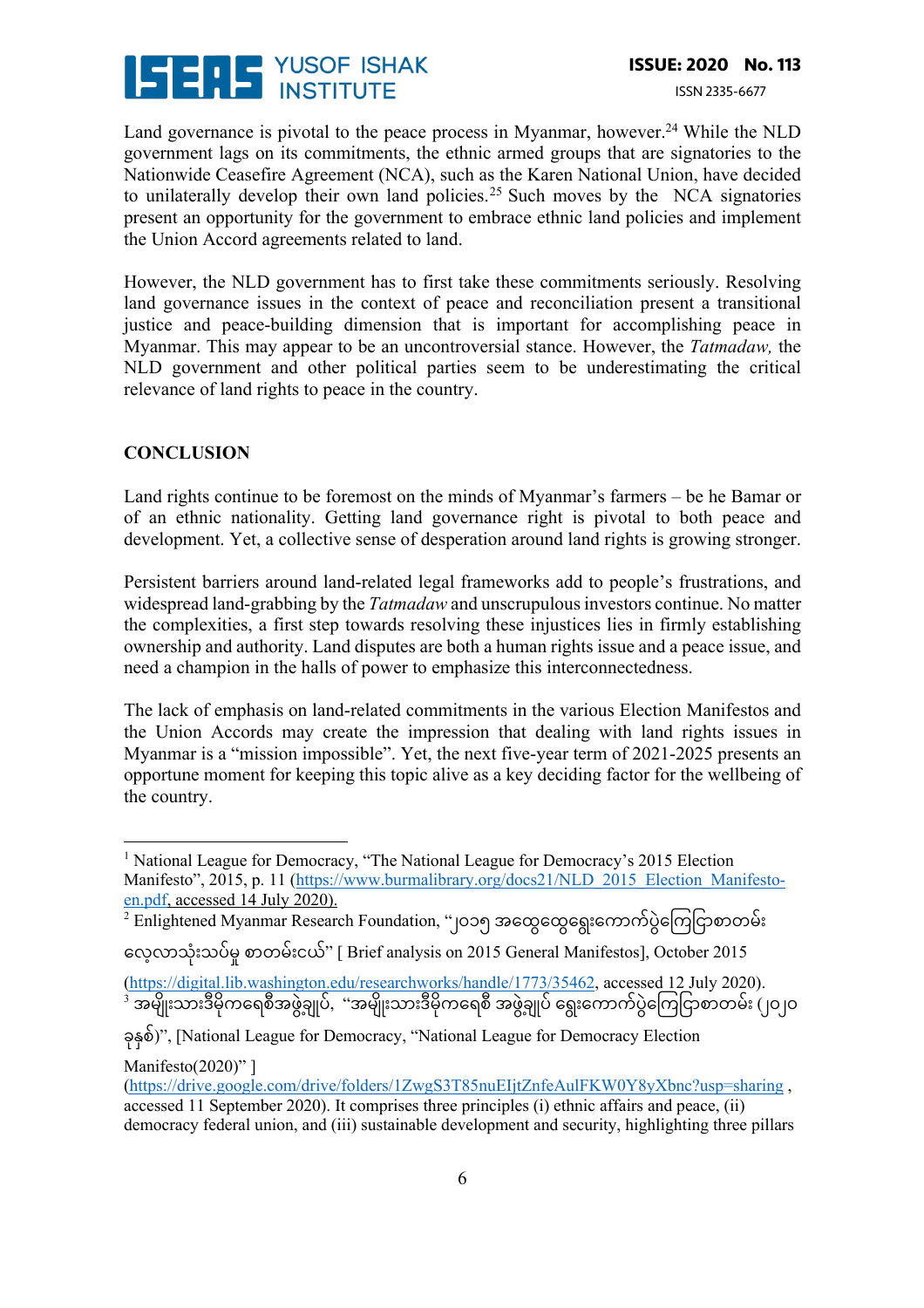

of government (legislative, executive and judicial) and consisting of 15 sub-sections; (1) ethnic affairs and peace, (2) foreign policy, (3) security, (4) economic, (5) agriculture, (6) education, (7) health and sport, (8) natural resource and environment, (9) energy and electrification, (10) transport, (11) communications and information, (12) farmers affairs, (13) workers, (14) women and (15) youth.

<sup>4</sup> Kyaw Ko Ko and Aung Thant Khaing. "NLD to release election promises in August", *Myanmar Times*, 3 July 2020 (https://www.mmtimes.com/news/nld-release-election-promises-august.html, accessed 3 July 2020).

<sup>5</sup> Burma News International, "Policy and pledges for 2020 General Election - The Karen National Party", 11 September 2020 (https://www.bnionline.net/mm/node/75458?fbclid=IwAR3-

ct8vbCb85BDWaCLsoJrVWzubJPszb8HbtQIJPwkSXoeAyvFd-jW7jVw, accessed 11 September 2020); Burma News International, " ANP's policies and pledges for the upcoming election", 11 September 2020 (https://www.bnionline.net/en/news/anps-policies-and-pledges-upcoming-

election?fbclid=IwAR3-ct8vbCb85BDWaCLsoJrVWzubJPszb8HbtQIJPwkSXoeAyvFd-jW7jVw, accessed 11 September 2020); Burma News International, "Shan-ni Nationalities Development Party (Red Tiger)'s policy and pledges or the election, 15 September 2020

(https://www.bnionline.net/en/news/shan-ni-nationalities-development-party-red-tigers-policyand-pledges-election?fbclid=IwAR2cjFM-\_DAHjSxuzfk9pMBdmN3V5PbMwZ9v-

M0WsbkX53TMbDFxG7Oz7WI#.X2HWbxl6t3k.facebook, accessed 15 September 2020); and ပြည်သူ့ရှေ့ဆောင်ပါတီ။''၂၀၂၀ ရွေးကောက်ပွဲကြေငြာစာတမ်း''။ [People's Pioneer Party (PPP), ''2020

Election Manifesto"] (https://www.pppmyanmar.org/manifesto2020, accessed 12 August 2020). <sup>6</sup> S. Kempel, Chan Myawe Aung Sun, Aung Tun, "Myanmar political parties at a time of transition: Political party dynamics at the national and local level", April 2015

(https://themimu.info/sites/themimu.info/files/documents/Report\_Myanmar\_Political\_Parties\_at\_a \_Time\_of\_Transition\_Pyoe\_Pin\_Susanne\_Kempel\_April2015.pdf, accessed 12 July 2020), p. 14 -15.

 $^7$  Enlightened Myanmar Research Foundation, "၂၀၁၅ အထွေထွေရွေးကောက်ပွဲကြေငြာစာတမ်း

ေလ့လာသံ:းသပ်မ;စာတမ်းငယ်" [ Brief analysis on 2015 General Manifestos ], October 2015

(https://digital.lib.washington.edu/researchworks/handle/1773/35462, accessed 12 July 2020), p. 9. <sup>8</sup> The author wishes to thank Tinzar Htun and Mael Raynaud at Urbanize: Policy Institute for Urban and Regional Planning, for sharing with her their unpublished notes on the platforms presented by political parties in the campaign for the 2017 by-elections.

San Thein, Pyae Sone and Diepart, J.C, "Transparency Under Scrutiny. Information disclosure by the Parliamentary Land Investigation Commission in Myanmar", MRLG Case Study Series #1. Vientiane: Mekong Region Land Governance", *Mekong Region Land Governance*, 2017 (https://www.mrlg.org/wp-content/uploads/2019/09/Transparency-Under-Scrutiny-Information-Disclosure-by-the-Parliamentary-Land-Investigation-Commission-in-Myanmar.pdf , accessed 12 July 2020), p. 2-3.

<sup>10</sup> S. McCarthy, "Land tenure security and policy tensions in Myanmar (Burma)", Asia Pacific Issues series No. 127, East-West Center, Honolulu, October 2016

(https://www.eastwestcenter.org/publications/land-tenure-security-and-policy-tensions-inmyanmar-burma, accessed 12 July 2020), p.5. See also M. Peel, "The greatest land rush. Myanmar: The dispossessed", FT Investigations, Financial Times online, 1 March 2016 (https://ig.ft.com/sites/land-rush-investment/myanmar/, accessed 12 July 2020).

 $\frac{11}{11}$  San Thein, Pyae Sone and J. C. Diepart, op.cit., pp. 1-3.

<sup>12</sup> Ibid, p. 1.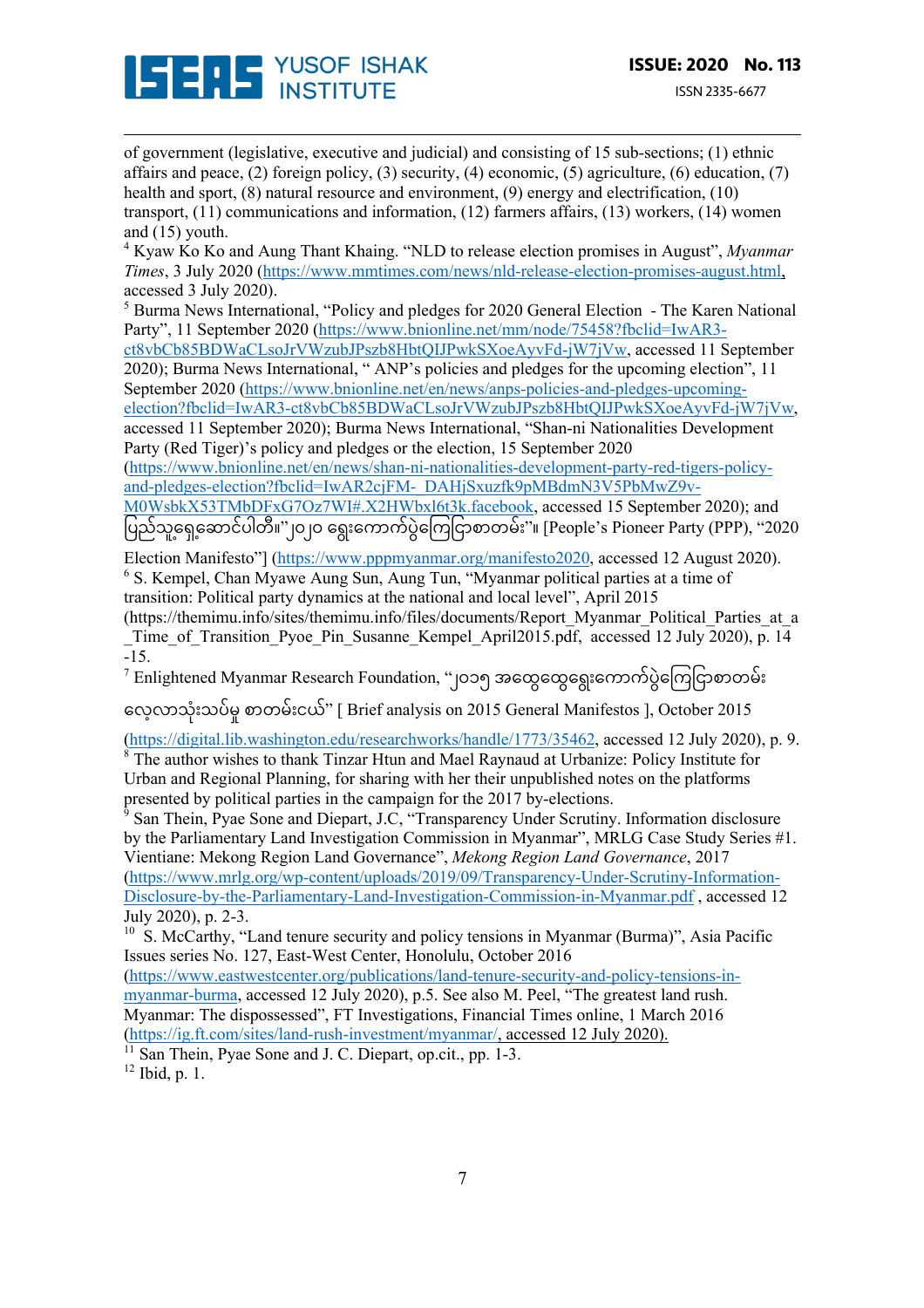

**<sup>13</sup>** The Global New Light of Myanmar, "Central Committee for Scrutinizing Confiscated Farmlands and Other Lands holds coord meeting 1/2019", 27 February 2019 (https://www.gnlm.com.mm/central-committee-for-scrutinizing-confiscated-farmlands-and-otherlands-holds-coord-meeting-1-2019/, accessed 10 August 2020).

<sup>14</sup> C. Pierce and Ye Yint Htun, "Land committees: an opportunity for inclusion", *Frontier Myanmar*, 7 July 2017 (https://www.frontiermyanmar.net/en/land-committees-an-opportunity-forinclusion/, accessed 10 August 2020).

<sup>15</sup> Reliefweb, "41 civil society organisations call on the Myanmar Government to suspend controversial land law which risks evicting millions of farmers from their land [EN/MY]", 17 November 2018 [originally published on 16 November 2018]

(https://reliefweb.int/report/myanmar/41-civil-society-ogranisations-call-myanmar-governmentsuspend-controversial-land-law, accessed 12 July 2020); Nyein Nyein, "Rising public concern over vacant land law amendment goes unaddressed", *The Irrawaddy,*21 February 2019 (https://www.irrawaddy.com/opinion/analysis/rising-public-concern-vacant-land-law-amendmentgoes-unaddressed.html, accessed 12 July 2020); and Myanmar Centre for Responsible Business, "Re: concern about impact on responsible investment of 2018 amended vacant, fallow, and virgin land management law" (https://www.myanmar-responsiblebusiness.org/pdf/2019-01-10-letter-

virgin-vacant-and-fallow-lands-law\_en.pdf, accessed 12 July 2020).

16 "မြန်မာဉပဒေသတင်းအချက်အလက်စနစ်။ "မြေလွတ်၊ မြေလပ်၊ မြေလပ် နှင့် မြေရိုင်းများ

စီမံခန့်ခွဲရေးဉပဒေကို ပြင်ဆင်သည့် ဉပဒေ(၂၀၁၈ ခုနှစ်)၊ (၂၀၁၈ ခုနှစ်၊ပြည်ထောင်စုလွှတ်တော် ဉပဒေအမှတ်၂၄။) ၁၃၈၀ ပြည့်နှစ်၊တော်သလင်းလဆန်း ၂ ရက် (၂၀၁၈ ခုနှစ်၊ စက်တင်ဘာလ ၁၁ရက်)"

[Myanmar Law Information System, "The Law Amending the Vacant, Fallow and Virgin Lands Management Law (2018), (Pyidaungsu Hluttaw Law No. 24), The 2nd Waxing Day of Tawthalin, 1380 (11th September, 2018)"] (https://www.mlis.gov.mm/mLsView.do?lawordSn=11121, accessed 12 July 2020).

<sup>17</sup> Nwe Ni Soe and Sung Chin Par, "Most farmers do not know about the Vacant, Fallow and Virgin Land management law as the grace period to register closes", *Namati*, April 2019 (https://namati.org/resources/most-farmers-do-not-know-about-the-vacant-fallow-and-virgin-landmanagement-law-as-the-grace-period-to-register-closes/, accessed 12 July 2020).

<sup>18</sup> M. L. Ingalls et al, "The State of Land in the Mekong Region" (Centre for Development and Environment, University of Bern and Mekong Region Land Governance. Bern, Switzerland and Vientiane, Lao PDR, with Bern Open Publishing, 2018), pp. 128 – 129.

<sup>19</sup> R. Gerin, "Myanmar Army will not return seized lands in Shan, Rakhine states: Deputy Defense Minister", *Radio Free Asia*, 20 June 2018 (https://www.rfa.org/english/news/myanmar/myanmararmy-will-not-return-seized-lands-06202018160749.html/, accessed 12 July 2020).  $20$  Ibid.

<sup>21</sup> Burma News International, "Hsihseng authorities land compensation scheme could create interethnic conflict, farmers say", 23 July 2020 (https://www.bnionline.net/en/news/hsihsengauthorities-land-compensation-scheme-could-create-interethnic-conflict-farmers-

say?fbclid=IwAR0s-zPehx4j1O9o6a6GHYcu-2Wdfu6Rm4IoQ9dYELuGskDUEOyY881ZQT8, accessed 23 July 2020).

 $\frac{22}{2}$  Win Nandar, "USDP in row with farmers who say party stole their land", 10 April 2019, *Myanmar Now* (https://myanmar-now.org/en/news/usdp-in-row-with-farmers-who-say-party-stoletheir-land, accessed 12 July 2020).

 $\overline{^{23}}$  Ibid.

<sup>24</sup> National Reconciliation and Peace Center (NRPC), "Union Accord Part (III)", 21 August 2020 ( http://www.nrpc.gov.mm/en/node/470, accessed 21 August 2020).